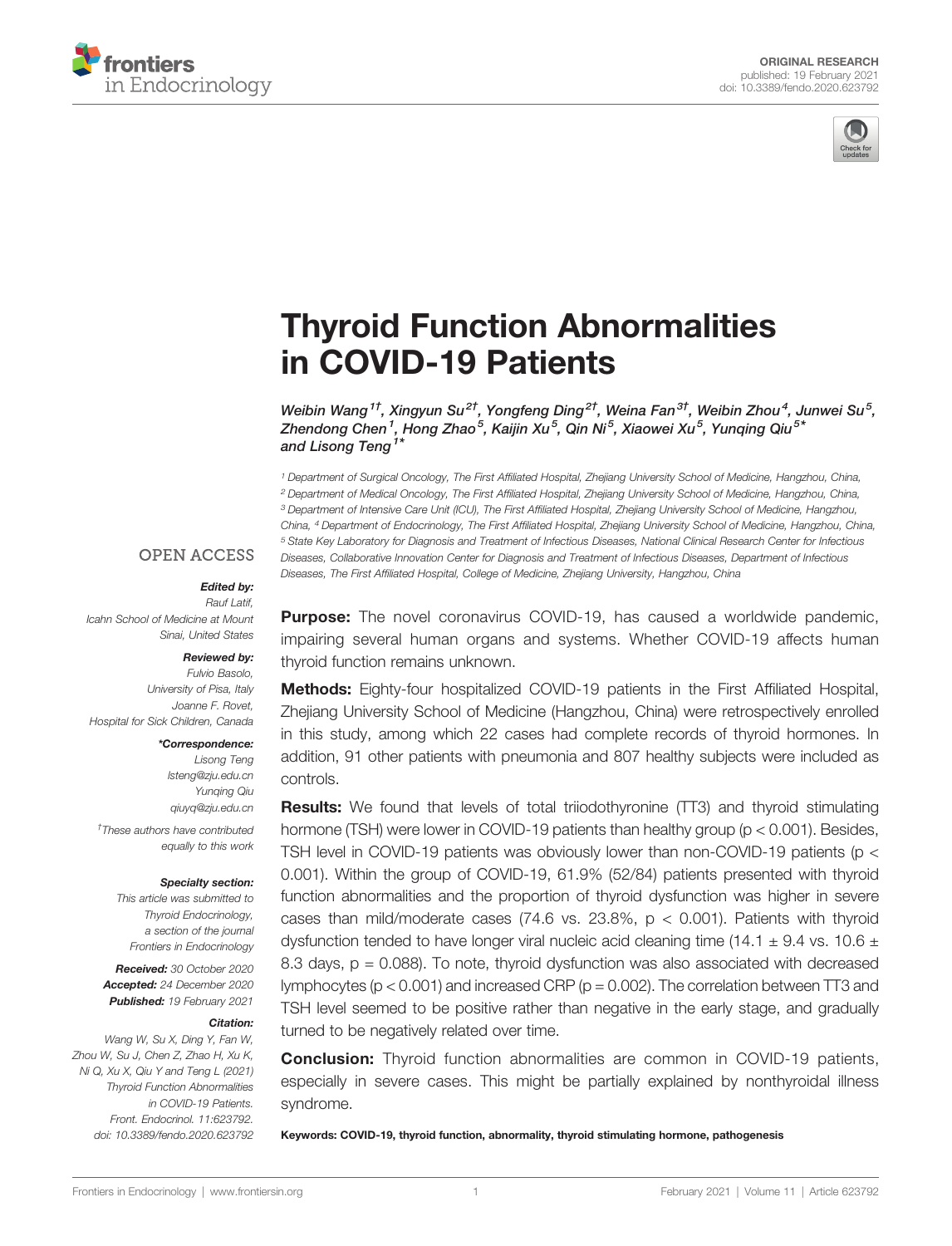# INTRODUCTION

The outbreak of coronavirus disease 2019 (COVID-19), caused by severe acute respiratory syndrome coronavirus 2 (SARS-CoV-2), has rapidly spread worldwide and led to the declaration of Public Health Emergency of International Concern by the World Health Organization (WHO) [\(1,](#page-6-0) [2](#page-6-0)). As of June 14, 2020, a total of 7,844,978 cases have been confirmed worldwide, among them, 428,045 people have died of COVID-19. Patients infected with COVID-19 display mainly symptoms similar with pneumonia such as fever, fatigue, cough, shortness of breath ([3](#page-6-0), [4\)](#page-6-0). And many patients have symptoms outside of the respiratory system including poor appetite, diarrhea, nausea, vomiting and palpitation ([3,](#page-6-0) [4\)](#page-6-0). The main management of COVID-19 infection is supportive, and acute respiratory distress syndrome (ARDS) induced respiratory failure is the leading cause of mortality ([3](#page-6-0), [5](#page-6-0)–[7\)](#page-6-0).

Severe and complex effects on several human organs and systems including respiratory, immune, digestive, circulatory, hepatic, renal, and hematological systems have been reported in COVID-19 patients [\(3](#page-6-0)–[6\)](#page-6-0). Whether COVID-19 affects human thyroid function remains unknown. Previously, thyroid dysfunction was identified in patients with severe acute respiratory syndrome (SARS) caused by a different strain of coronavirus ([8](#page-6-0)). Therefore, COVID-19 may also influence the function of thyroid. Recently, Brancatella et al. reported the first case of subacute thyroiditis after SARS-CoV-2 infection [\(9](#page-6-0)). Both reports therefore indicate that the thyroid gland may also be a target organ of SARS-CoV-2. Investigating thyroid function in COVID-19 patients might help to uncover the pathogenesis of SARS-CoV-2 and provide effective information for clinical practice.

In the present study, 84 hospitalized COVID-19 patients were enrolled retrospectively from the First Affiliated Hospital, Zhejiang University School of Medicine (Hangzhou, China). In addition, 91 other patients with pneumonia and 807 healthy subjects were included as controls. The thyroid function in COVID-19 was compared with that in pneumonia patients, and its relationship with disease severity, viral nucleic acid cleaning time, auto-antibodies, leukocytes, inflammatory biomarkers and cytokines was also investigated. Furthermore, the nature history of thyroid function during patients' recovery were also studied to depict the development of thyroid dysfunction causing by SARS-CoV-2.

# MATERIALS AND METHODS

## **Participants**

Ninety-six hospitalized patients from the First Affiliated Hospital, Zhejiang University School of Medicine (Hangzhou, China), who were definitively diagnosed as COVID-19 according to WHO interim guidance [\(10\)](#page-6-0), participated. They represented all COVID-19 patients admitted to our hospital in the period from January 22nd to March 16th, 2020, and diagnosed by the positive of nucleic acid of SARS-CoV-2 via nasal pharyngeal swab or phlegm. Within two days of admission, 85 of the 96

patients were assessed for thyroid function. One patient was excluded due to pregnancy leaving a total of 84 patients enrolled. In addition, 91 non-COVID-19 pneumonia patients from the Department of Respiratory Diseases or the ICU who were infected by bacteria, fungus, and virus, and 807 healthy subjects who underwent annual routine physical checkup in our Health Management Center were included as controls. Since the examination of thyroid function is included in the panel of annual routine physical checkup, the thyroid hormone levels of these healthy subjects are available. Non-COVID-19 pneumonia cases were matched for age, gender, and disease severity with COVID-19 patients.

Clinical classification of COVID-19 was based on the Handbook of COVID-19 Prevention and Treatment ([11\)](#page-6-0), and cases were judged as severe if they met any of the following criteria: 1) respiratory rate over 30 breaths/min; 2) oxygen saturation ≤93% at a rest state; and 3) arterial partial pressure of oxygen (PaO2)/oxygen concentration (FiO2) ≤300 mmHg. In additions, patients with >50% lesions progression within 24 to 48 h in lung imaging were also regarded as severe cases. Patients who presented with classical respiratory tract symptoms but did not reach the criteria of "Severe" were classified as "Moderate" while those with no or mild symptoms without CT pneumonia manifestation were classified as "Mild". All cases provided informed consent. The research was approved by the Ethics Committee of the First Affiliated Hospital, Zhejiang University School of Medicine.

# Data Collection

Thyroid hormones including triiodothyronine (TT3), thyroxine (TT4), and thyroid stimulating hormone (TSH) were successfully collected in all studied groups. In COVID-19 patients, we also have 22 patients with complete records of thyroid hormones including TT3, TT4, free triiodothyronine (fT3), free thyroxine (fT4) and TSH. All COVID-19 patients had record of TT3, TT4, and TSH at admission. We also collected the clinicopathologic characteristics of age, gender, disease severity, and lab data of inflammatory biomarker (leukocytes, C-reactive protein, procalcitonin), inflammatory cytokines (interleukin-6, interleukin-10, tumor necrosis factor- $\alpha$ , interferon- $\gamma$ ), autoantibodies (thyroglobulin antibody, thyroid peroxidase antibody), and viral nucleic acid cleaning time of patients. The viral nucleic acid cleaning time was defined as the period from diagnosed as positive to negative of nucleic acid of SARS-CoV-2 via nasal pharyngeal swab or phlegm, and the negative result was repeated twice with interval of one day.

## Research Procedures and Statistical Analysis

Between COVID-19 patients with complete and incomplete records of thyroid hormones, no statistic difference was found in rate of thyroid dysfunction, disease severity or viral nucleic acid cleaning time ([Table S1](#page-6-0)). Then we compared age, gender, and thyroid function among COVID-19, non-COVID-19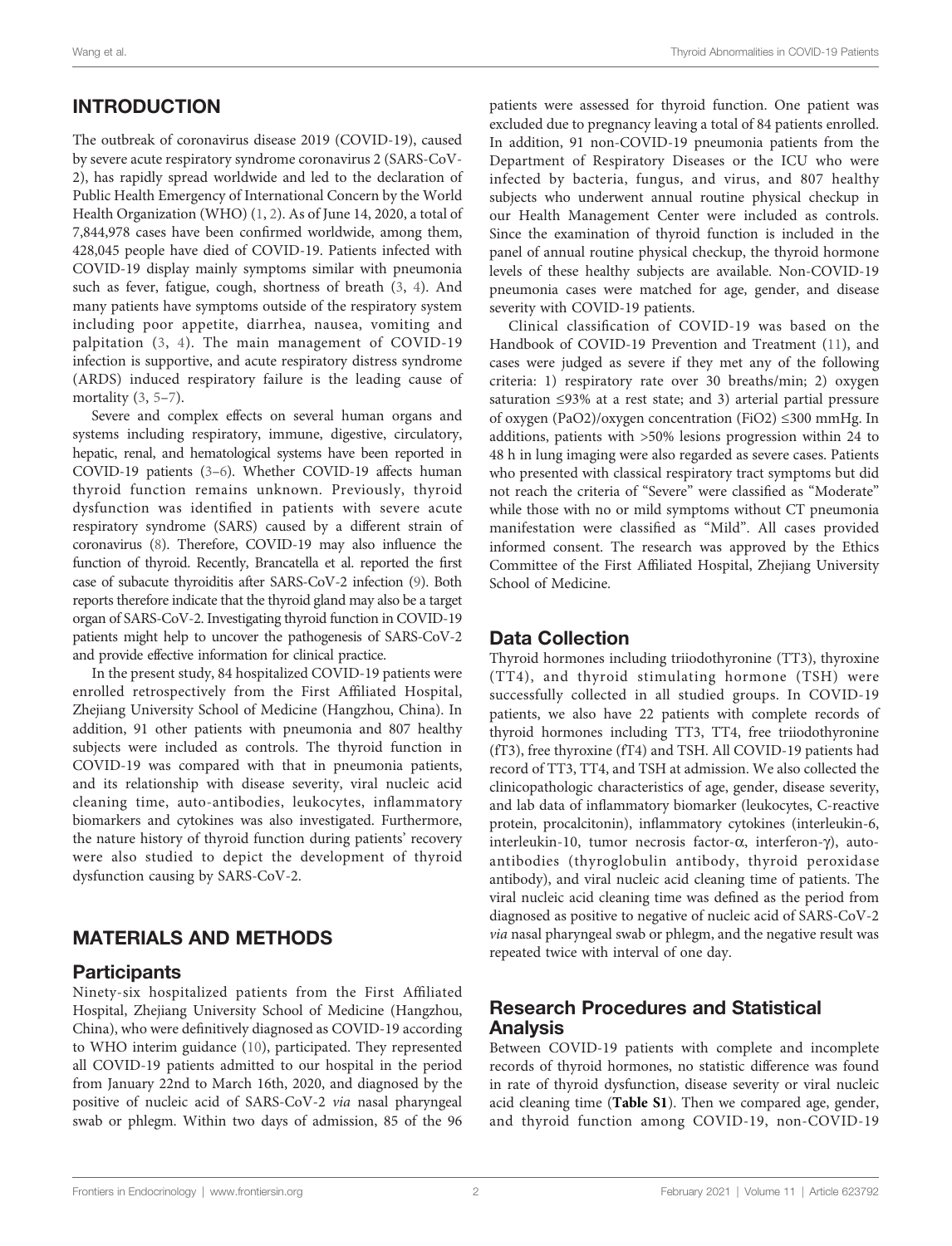pneumonia patients and healthy subjects. The associations between thyroid function and disease severity, inflammatory biomarker (leukocytes, C-reactive protein, procalcitonin), inflammatory cytokines (interleukin-6, interleukin-10, tumor necrosis factor-a, interferon-g), auto-antibodies (thyroglobulin antibody, thyroid peroxidase antibody), and viral nucleic acid cleaning time were analyzed. We also analyzed the dynamic changes of thyroid function during patients' recovery period.

Statistical analysis was conducted by SPSS (version 21.0) (SPSS Inc., Chicago, IL, USA) and R language (Version 3.6.3). Pearson chisquare test and analysis of variance (ANOVA) were used to analyze the characteristics and thyroid function among COVID-19, non-COVID-19 pneumonia patients and healthy subjects (False Discovery Rate (FDR) correction was used for multiple comparison), and to establish the factors associated with dysfunction of thyroid. Pearson correlation was performed in the correlation analysis. In addition, a polynomial regression curve was fitted between time after hospitalization and TSH or TT3 levels. For all analyses, p <0.05 was regarded as statistically significant.

## RESULTS

## Characteristics of Participants

The COVID-19 patients had a mean age of  $57.3 \pm 14.5$  years old and 63% (53/84) were male. They did not differ statistically from non-COVID-19 pneumonia patients or healthy subjects in age or gender (Table 1). Since the COVID-19 group and non-COVID-19 pneumonia group were matched on disease severity, we didn't find any difference on clinical classification between the two groups (Table 1). Patients having thyroid dysfunction were those with any abnormality in TT3, TT4, or TSH. Based on quantification of thyroid hormones, a total of 52 (52/84, 61.9%) COVID-19 patients have thyroid dysfunction. Among thyroid dysfunction cases, two patients had decreased TSH accompanied by slightly enhanced TT4 while the remained 50 patients presented with lower levels of TT4, TT3, or TSH (**Figure S1**).

#### Thyroid Dysfunction in COVID-19 Patients

When compared with healthy subjects, the levels of TT3 and TSH were significantly lower in COVID-19 patients ( $p < 0.001$ ), while no significant difference was found in TT4 ( $p = 0.391$ ) (Table 1). We then focused our research on TT3 and TSH. Next, we investigated the thyroid function alterations between COVID-19 and non-COVID-19 pneumonia patients. The level of TT3 in COVID-19 patients (1.02  $\pm$  0.32 nmol/L) was similar with that in non-COVID-19 patients (0.92  $\pm$  0.38 nmol/L) (p = 0.59) (Table 1). However, the TSH level was significantly lower in COVID-19 cases  $(0.62 \pm 0.62 \text{ mIU/L vs. } 1.07 \pm 0.94 \text{ mIU/L},$  $p < 0.001$ ) (Table 1). TSH secreted by adenohypophysis normally drives the output of thyroid hormones and will be inhibited by enhanced thyroid hormones (particularly fT3) in terms of the negative feedback loop of pituitary-thyroid axis. However, our correlation analysis revealed that the levels of TT3 and TSH were positively correlated, instead of negatively related, in COVID-19 patients ( $R = 0.575$ ,  $p < 0.001$ ) (**[Figure 1](#page-3-0)**). Correlation analysis showed that fT3 was in line with TT3 ( $p <$ 0.001) ([Figure S2](#page-6-0)).

## Analysis of Clinical Values for Thyroid Dysfunction in COVID-19 Patients

COVID-19 patients were further divided into a thyroid dysfunction subgroup and a normal subgroup according to TT3, TT4, and TSH levels. No obvious difference was found in age and sex between these two subgroups ([Table 2](#page-3-0)). Abnormal thyroid function was more commonly detected in severe cases than mild/moderate cases (74.6 vs. 23.8%,  $p < 0.001$ ) ([Table 2](#page-3-0)). Interestingly, thyroid dysfunction tended to be associated with longer viral nucleic acid cleaning time (14.13 ± 9.39 vs. 10.56 ± 8.29 days,  $p = 0.088$ ). Additionally, we identified increased levels of leucocytes ( $p < 0.001$ ), neutrophils ( $p < 0.001$ ), CRP ( $p =$ 0.002) and PCT ( $p = 0.054$ ), and decreased level of lymphocytes (p < 0.001) in thyroid dysfunction group. Meanwhile, we did not find any significance in levels of auto-antibodies (thyroglobulin

TABLE 1 | Comparison of clinical features among COVID-19, non-COVID-19 pneumonia patients and healthy subjects.

| <b>Characteristics</b>                                                     | <b>COVID-19 patients</b><br>$(N = 84)$                  | Non-COVID-19<br>pneumonia patients<br>$(N = 91)$        | <b>Healthy subjects</b><br>$(N = 807)$                  |                           | p value                       |
|----------------------------------------------------------------------------|---------------------------------------------------------|---------------------------------------------------------|---------------------------------------------------------|---------------------------|-------------------------------|
|                                                                            | Mean $\pm$ SD or n (%)                                  | Mean $\pm$ SD or n (%)                                  | Mean $\pm$ SD or n (%)                                  | COVID-19 vs. Non-COVID-19 | COVID-19 vs. Healthy subjects |
| Mean age (yrs)<br>Gender                                                   | $57.3 \pm 14.5$                                         | $60.1 \pm 16.7$                                         | $57.7 \pm 13.0$                                         | 0.472                     | 0.782                         |
| Male<br>Female                                                             | 53 (63.1%)<br>31 (36.9%)                                | 60 (65.9%)<br>31 (34.1%)                                | 474 (58.7%)<br>333 (41.3%)                              | 0.695                     | 0.695                         |
| Clinical classifications<br>Mild and moderate<br>Severe and critical       | 21 (25.0%)<br>63 (75.0%)                                | 24 (26.4%)<br>67 (73.6%)                                |                                                         | 0.835                     |                               |
| <b>Thyroid Function</b><br>$TT4$ (nmol/L)<br>$TT3$ (nmol/L)<br>TSH (mIU/L) | $99.04 \pm 25.96$<br>$1.02 \pm 0.32$<br>$0.62 \pm 0.62$ | $82.28 \pm 26.47$<br>$0.92 \pm 0.38$<br>$1.07 \pm 0.94$ | $97.25 \pm 17.13$<br>$1.59 \pm 0.24$<br>$1.55 \pm 0.94$ | 0.000<br>0.059<br>0.001   | 0.391<br>0.000<br>0.000       |

TT4, total thyroxine or tetraiodothyronine, normal range 62.68–150.84 nmol/L; TT3, total triiodothyronine normal range 0.89–2.44 nmol/L; TSH, thyroid-stimulating hormone, normal range 0.35–4.94 nmol/L.

p values were False Discovery Rate (FDR)-corrected. p value in bold was regarded as statistically significant.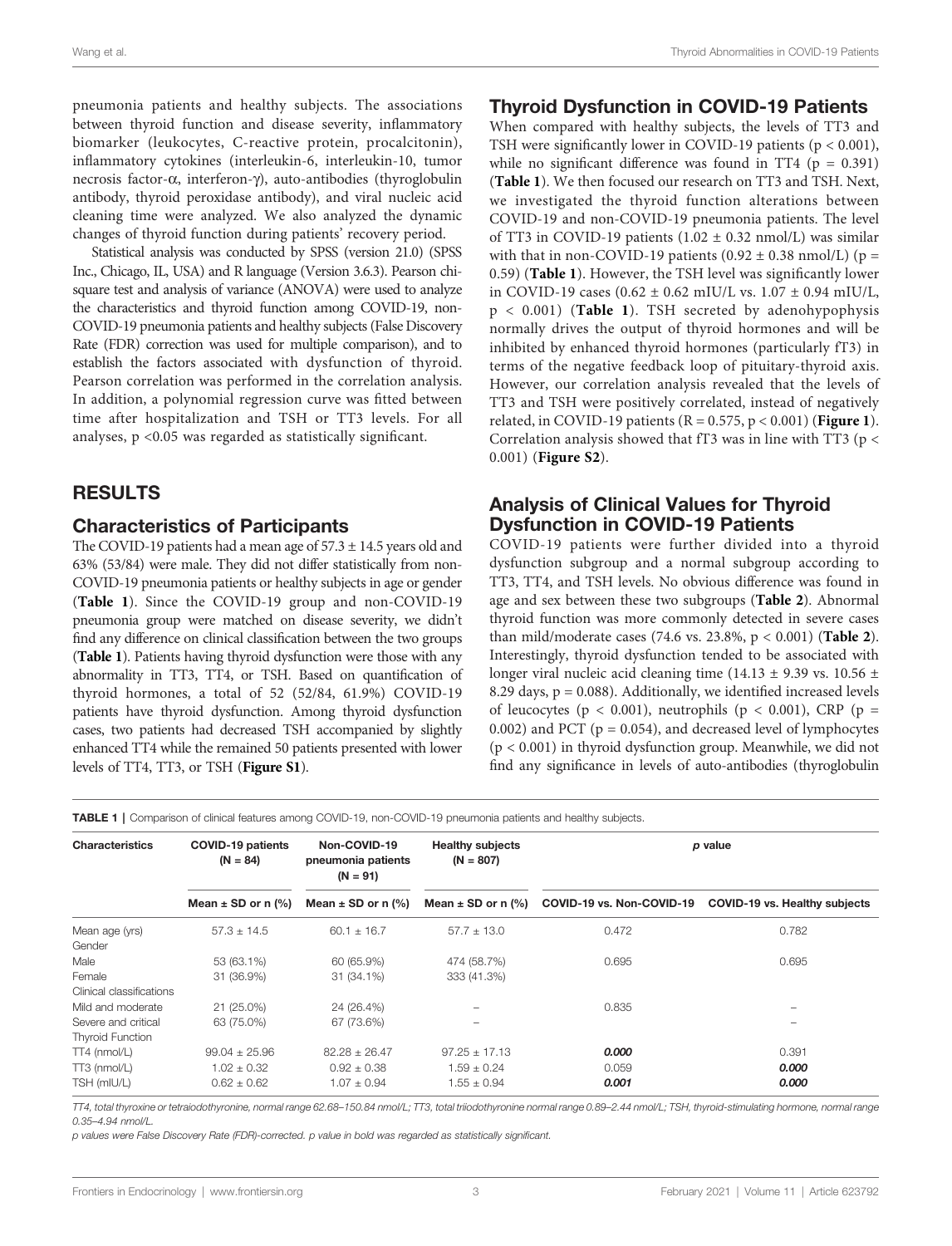<span id="page-3-0"></span>

antibody, thyroid peroxidase antibody) and cytokines (IL-6, IL-10, TNF- $\alpha$ , IFN- $\gamma$ ) (Table 2).

#### The Natural History of Thyroid Dysfunction in COVID-19 Patients

In order to examine the natural history of thyroid dysfunction induced by SARS-CoV-2, we analyzed seven patients with records of thyroid function during their recovery period. All seven patients had lower than normal range of TSH levels on admission, and none of them was treated by glucocorticoid or thyroxine. We observed that the levels of TT3 and TSH increased gradually within 2 months after hospitalization ([Figure 2](#page-4-0)). At Day 30, all the patients' TT3 and TSH levels recovered to normal without any thyroid hormone replacement ([Figure 2](#page-4-0)). We further found the correlation between TT3 and TSH levels seem to shift from a positive pattern to a negative pattern overtime, indicating a recovery of the pituitary-thyroid axis. However, given limited patient number, the p-values did not reach statistical significance ([Figure 3](#page-4-0)).

## **DISCUSSION**

COVID-19 is an infectious illness that has caused a pandemic worldwide. As a novel type of disease with high infectivity and mortality, the pathophysiology of COVID-19 has not been fully studied. A number of studies have reported severe and complex effects of COVID-19 in several human organs and systems including respiratory, immune, digestive, circulatory, hepatic, renal, and hematological systems ([6](#page-6-0)). However, whether COVID-19 affects human thyroid function remains unknown. Here, we report the influence of COVID-19 on thyroid function. We found that COVID-19 patients presented with lower levels of

TABLE 2 | Clinical characteristics and selected laboratory abnormalities of COVID-19 patients with and without thyroid dysfunction.

|                                                       | Thyroid dysfunction* (N = 52) Mean $\pm$ SD or n (%) | Normal ( $N = 32$ ) Mean $\pm$ SD or n (%) | P value |
|-------------------------------------------------------|------------------------------------------------------|--------------------------------------------|---------|
| Gender                                                |                                                      |                                            |         |
| Male                                                  | 35 (66.0%)                                           | 18 (34.0%)                                 | 0.308   |
| Female                                                | 17 (54.8%)                                           | 14 (45.2%)                                 |         |
| Clinical classifications on admission                 |                                                      |                                            |         |
| Mild and moderate                                     | 5(23.8%)                                             | 16 (76.2%)                                 | 0.000   |
| Severe and critical                                   | 47 (74.6%)                                           | 16 (25.4%)                                 |         |
| Viral nucleic acid cleaning time (days)               | $14.1 \pm 9.4$                                       | $10.6 \pm 8.3$                             | 0.088   |
| Thyroid auto-antibodies                               |                                                      |                                            |         |
| TPOAb (IU/ml, normal range 0-5.61)                    | $23.95 \pm 38.12$                                    | $24.71 \pm 57.08$                          | 0.945   |
| TGAb (IU/ml, normal range 0-4.11)                     | $35.05 \pm 142.01$                                   | $20.98 \pm 47.31$                          | 0.613   |
| Cytokines                                             |                                                      |                                            |         |
| IL-6 (pg/ml; normal range 0-6.61)                     | $59.27 \pm 98.24$                                    | $51.99 \pm 95.17$                          | 0.748   |
| IL-10 (pg/ml; normal range 0-2.31)                    | $8.15 \pm 10.92$                                     | $6.11 \pm 7.58$                            | 0.378   |
| TNF- $\alpha$ (pq/ml; normal range 0-33.27)           | $69.14 \pm 259.33$                                   | $31.27 \pm 38.23$                          | 0.438   |
| IFN- $\gamma$ (pg/ml; normal range 0-20.06)           | $32.92 \pm 73.10$                                    | $30.92 \pm 47.39$                          | 0.895   |
| <b>Blood routine tests</b>                            |                                                      |                                            |         |
| Leucocytes $(x10^9/L;$ normal range 4-10)             | $8.71 \pm 5.33$                                      | $4.92 \pm 1.64$                            | 0.000   |
| Neutrophils (x10 <sup>9</sup> /L; normal range 2-7)   | $7.97 \pm 5.30$                                      | $3.40 \pm 1.51$                            | 0.000   |
| Lymphocytes (x10 <sup>9</sup> /L; normal range 0.8-4) | $0.62 \pm 0.33$                                      | $1.09 \pm 0.41$                            | 0.000   |
| Platelets (x10 <sup>9</sup> /L; normal range 83-303)  | $189.13 \pm 71.13$                                   | $209.38 \pm 75.93$                         | 0.221   |
| Haemoglobin                                           | $132.50 \pm 17.14$                                   | $137.16 \pm 15.69$                         | 0.216   |
| (g/L; normal range: male 131-172, female 113-151)     |                                                      |                                            |         |
| Infection-related biomarkers                          |                                                      |                                            |         |
| Procalcitonin (ng/L; normal range 0-0.5)              | $0.22 \pm 0.46$                                      | $0.06 \pm 0.45$                            | 0.054   |
| C reactive protein (mg/ml; normal range 0-8)          | $38.14 \pm 37.01$                                    | $15.60 \pm 17.73$                          | 0.002   |
| Blood biochemistry                                    |                                                      |                                            |         |
| Globulin (q/L; normal range 20-40)                    | $29.34 \pm 5.85$                                     | $27.82 \pm 4.16$                           | 0.204   |

TPOAb, thyroid peroxidase antibody; TGAb, thyroglobulin antibody; IL-6, interleukin-6; IL-10, interleukin-10; TNF-a, tumor necrosis factor a; IFN-g, interferon-g.

p value in bold was regarded as statistically significant.

\*Thyroid dysfunction indicates any abnormalities in the levels of TT4, TT3, or TSH.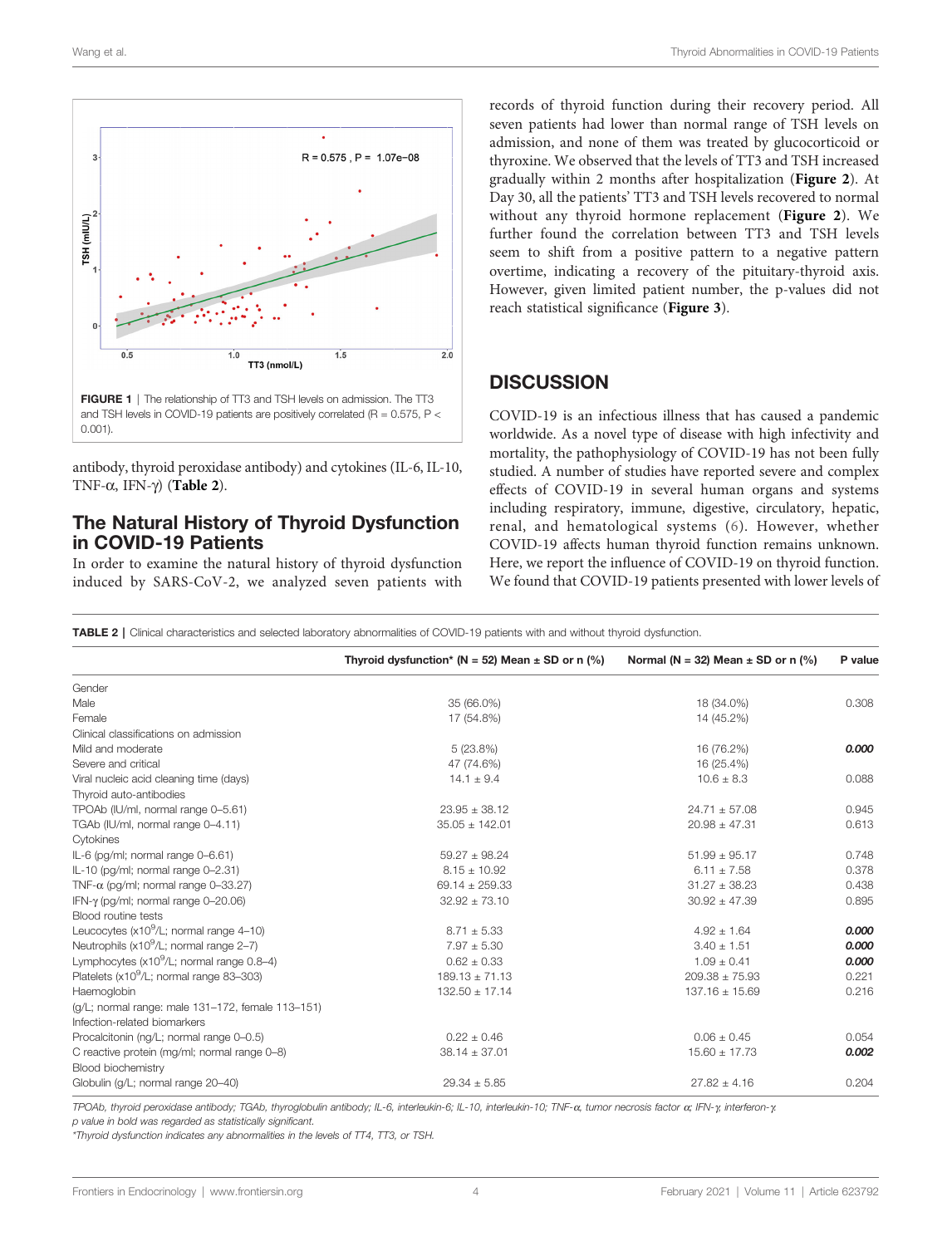<span id="page-4-0"></span>

FIGURE 2 | The changes of TSH (A) and TT3 (B) levels during hospitalization in COVID-19 patients with abnormal TSH level on admission. Every polyline represents the variation trend of TSH or TT3 level of one patient. Dashed blue lines, the lower limit of normal TSH (0.35 mIU/L) and TT3 (0.89 nmol/L) value; Dashed red lines, the upper limit of normal TSH (4.94 mIU/L) and TT3 (2.44 nmol/L) value; Green curves represent the fitting of data; Grey shaded areas, depict the 95% confidence band for the fitted curve.



TT3 and TSH than healthy subjects while their TSH levels were considerably lower than non-COVID-19 pneumonia patients. We also observed that thyroid dysfunction in COVID-19 patients may recover without thyroid hormone replacement within 30 days. This seems to mimic the pattern seen in patients with non-thyroidal illness (NTI).

Nonthyroidal illness syndrome presents as abnormal thyroid function in serious diseases other than thyroid disorders, including infection, cancer, cardiovascular and gastrointestinal disease, burn, and trauma [\(12\)](#page-6-0). It is well established that NTI is a consequence of an acute phase response to severe systemic illness or macronutrient restriction and usually presents as decreased plasma T3 level, or low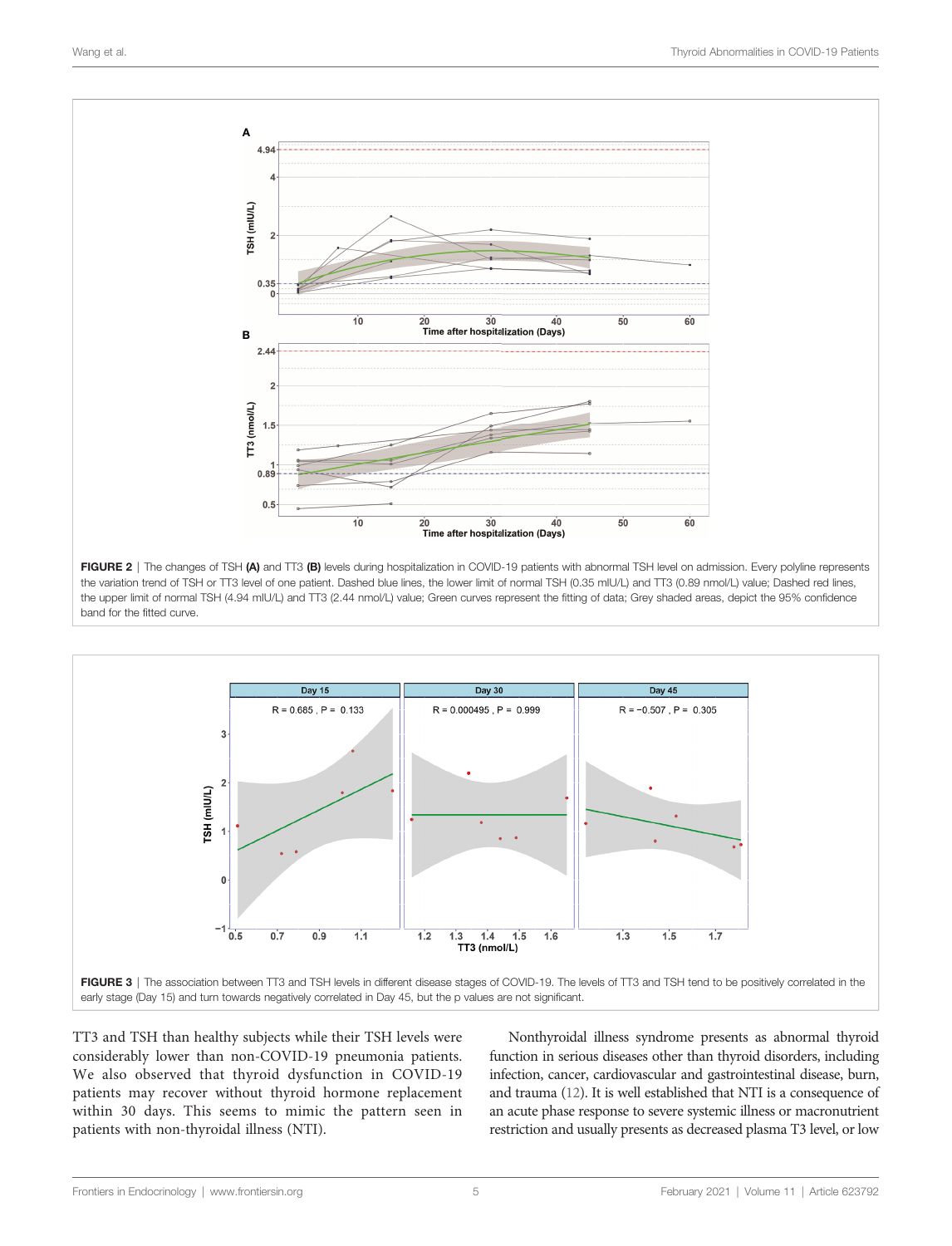or normal T4 and TSH levels ([12](#page-6-0), [13](#page-6-0)). The phenomenon of decreased T3 and TSH in COVID-19 patients was consistent with NTI. In COVID-19 patients, a profile of cytokines, such as IL-2, IL-6, IL-7, INF- $\gamma$ , and TNF- $\alpha$ , is associated with disease severity and mortality of patients ([3,](#page-6-0) [5](#page-6-0), [7,](#page-6-0) [14\)](#page-6-0). Our results also showed that thyroid dysfunction was associated with increased inflammation biomarkers including CRP and leucocytes, indicating inflammatory reaction played an important role in thyroid dysfunction of COVID-19. Therefore, serious infection in COVID-19 is a primary cause of NTI.

Furthermore, even though the disease severity was matched, we still found the TSH level of COVID-19 patients was significantly lower than that in non-COVID-19 pneumonia patients. This suggests thyroid function abnormalities in COVID-19 patients cannot be totally explained by NTI, possibly because of the attack of SARS CoV-2 virus. The wide distribution of COVID-19 nucleic acid in respiratory tract, saliva, feces, and breastmilk indicates that direct viral attack to the target cells may be an alternative reason ([15](#page-6-0)–[17](#page-6-0)). Angiotensin-converting enzyme 2 (ACE2) is a receptor providing the main entry site for SARS-CoV to invade human cells, and this in turn facilitates direct damage of virus through the course of infection [\(18,](#page-6-0) [19\)](#page-6-0). Li et al. recently reported that ACE2 was highly expressed in the thyroid [\(20\)](#page-6-0), suggesting that the thyroid gland may be a potential target for direct attack of COVID-19. Our study showed that thyroid dysfunction tended to be associated with viral nucleic acid cleaning time, indicating virus infection and replication may account for the abnormal thyroid hormones. However, our study also showed that disease severity, which may influence the viral nucleic acid cleaning time, was associated with thyroid dysfunction, thus the true relationship of thyroid function and viral nucleic acid cleaning time need to be further studied.

In patients with SARS caused by another strain of coronavirus ([8](#page-6-0)), severe pathologic injury in follicular epithelial cells with follicular distortion and collapse was found in thyroid glands [\(21\)](#page-6-0). After investigating the endocrine cells in the pituitary gland of five SARS patients, Wei et al. found that TSH positive cells were significantly decreased [\(22\)](#page-6-0), indicating thyroid epithelial cells, as well as endocrine cells of adenohypophysis, may be attacked and damaged by coronavirus. Thus, we speculated that COVID-19 may have similar pathogenesis as SARS, explaining why the TSH level in COVID-19 patients was significantly lower than non-COVID-19 patients. In the present study, we also noticed 7 patients, who had lower than normal levels of TSH and TT3 on admission, with normalization by Day 30. Furthermore, the malfunctional feedback between TT3 and TSH returned to work overtime, indicating a recovery of the pituitary-thyroid axis abnormalities as well. A recent case report of thyroiditis after SARS-CoV-2 infection came up by Brancatella et al. confirmed this hypothesis. That case displayed thyroid dysfunction followed by a triphasic course including thyrotoxicosis, hypothyroidism, and euthyroidism, and then recovered to normal in one month [\(9\)](#page-6-0).

There are several limitations which might cause potential bias. The study is single centered, with limited sample size, which may lead to bias of the study. Also, the study was conducted retrospectively with little attention paid to thyroid function during treatment of COVID-19, most patients had not dynamically monitored the thyroid function. Furthermore, only 22 patients had complete thyroid function including fT3 and fT4. Also, COVID-19 patients were admitted to hospital at different disease stages with different severity, and most patients with mild symptom did not have thyroid function tests, which may also cause bias to an extent. Thus, more patients from multiple centers should be analyzed, and complete record and dynamic changes of thyroid function should be concerned and investigated prospectively in the future studies.

In conclusion, the current study demonstrated that thyroid function abnormalities were common in COVID-19 patients, especially in severe cases. The thyroid dysfunction seems to dynamically change within the course of disease and recover gradually and spontaneously. While this may be partially explained by non-thyroidal illness syndrome, it is also possible that the thyroid gland is a direct target of the SARS CoV-2 virus.

# DATA AVAILABILITY STATEMENT

The original contributions presented in the study are included in the article/Supplementary Material. Further inquiries can be directed to the corresponding authors.

# ETHICS STATEMENT

The studies involving human participants were reviewed and approved by Ethics Committee of the First Affiliated Hospital, Zhejiang University School of Medicine. The patients/participants provided their written informed consent to participate in this study.

# AUTHOR CONTRIBUTIONS

WW, XS, YD, and WF designed the study, analyzed the data and wrote the paper. JS, ZC, HZ, KX, QN, and XX collected data and performed the study. LT and YQ designed the study, supervised the whole process, and critically revised the manuscript. All authors contributed to the article and approved the submitted version.

# FUNDING

This study was supported by Zhejiang Provincial Science and technology department key R & D plan emergency project (No. 2020c03123-8).

# ACKNOWLEDGEMENTS

We thank Dr. Joan Ai Hui Lim from Sengkang General Hospital (Singapore) for the language editing. We also thank Dr. Chengjiang Li and Dr. Weibin Zhou, both from Department of Endocrinology, the First Affiliated Hospital, Zhejiang University School of Medicine, for their manuscript revisions.